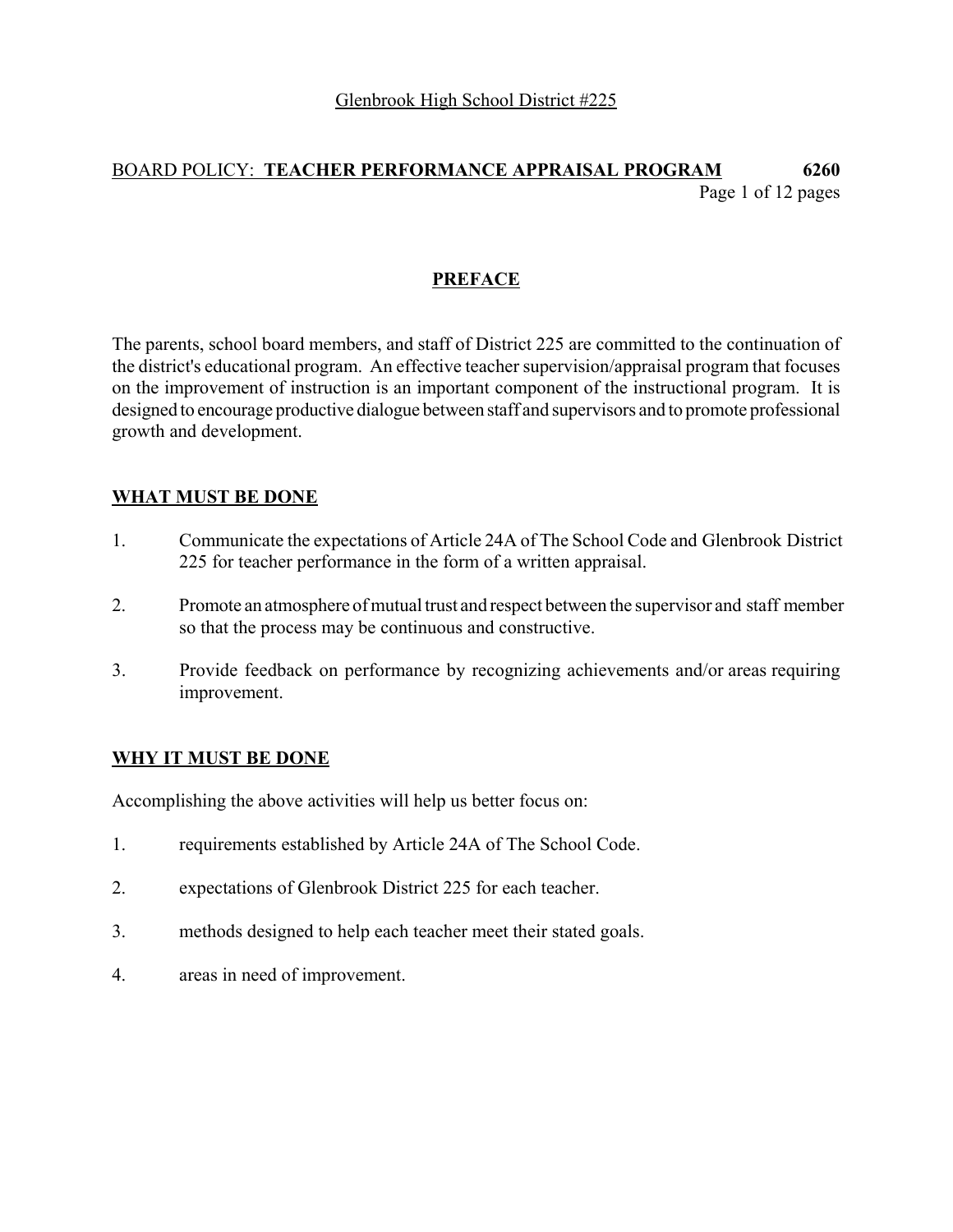## BOARD POLICY: **TEACHER PERFORMANCE APPRAISAL PROGRAM 6260** Page 2 of 12 pages

### **HOW IT MUST BE DONE**

The success of the Teacher Performance Appraisal Program is dependent upon the continuous appraisal of staff by their supervisors in an atmosphere of mutual trust and respect. It must be a cooperative effort on the part of the supervisor and staff member which stimulates self-improvement and creates a continuous focus on improved instruction and/or the delivery of instructional support. The supervisor and staff member share the responsibility for this program designed to:

- 1. encourage the supervisor to consider supervision as a long-term process.
- 2. eliminate the threatening nature of the appraisal/supervision activity through a positive goalsetting process.
- 3. increase the quality of supervisor-teacher time.
- 4. inform each teacher of the expectations and standards of District 225.
- 5. appraise the performance of each non-tenure and tenure teacher utilizing separate timelines.
- 6. appraise the performance of each teacher according to the following categories: **MEETS, EXCEEDS,** or **DOES NOT MEET DISTRICT 225 STANDARDS,** with narratives written for those items which have received an **EXCEEDS STANDARDS** or a **DOES NOT MEET STANDARDS** appraisal.
- 7. appraise the performance of each teacher in accordance with Article 24A of The School Code ratings of **EXCELLENT, SATISFACTORY** or **UNSATISFACTORY**. A definition of these ratings used by District 225 follows.
	- a. **EXCELLENT:** A rating of **EXCELLENT** means that the performance of a teacher is exceptional and frequently exceeds District 225 Standards. Ratings of **EXCELLENT** will be accompanied by a written statement citing examples to support the nature of the **EXCELLENT** performance.
	- b. **SATISFACTORY:** A rating of **SATISFACTORY** means that the performance of a teacher generally meets District 225 Standards.
	- c. **UNSATISFACTORY:** When the performance of a teacher is below average and does not meet District 225 Standards in one or more of the categories in the Teacher Appraisal Form, a rating of unsatisfactory **MAY** be given. This rating indicates a need for remediation which may involve additional training, more effort and/or an understanding between the supervisor and teacher concerning other corrective action. The consequences of an **UNSATISFACTORY** rating are explained in the section entitled **UNSATISFACTORY APPRAISAL PROCEDURES**.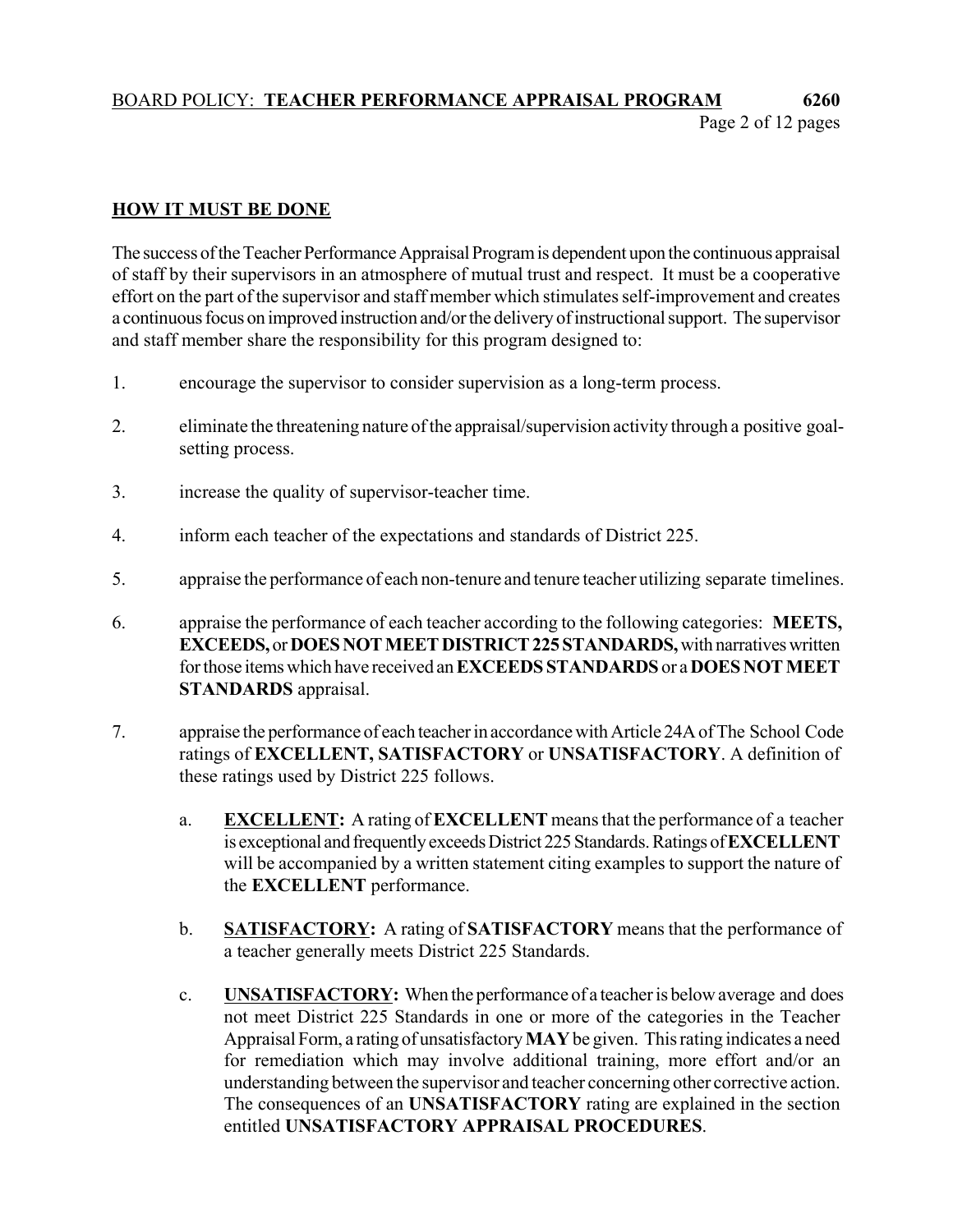## BOARD POLICY: **TEACHER PERFORMANCE APPRAISAL PROGRAM 6260** Page 3 of 12 pages

### **HOW IT MUST BE DONE** (Continued)

8. develop and implement a remediation plan designed to correct deficiencies cited for those staff members receiving an **UNSATISFACTORY** rating.

## **HOW WE WILL KNOW WHEN THE PROGRAM IS WORKING**

The following activities indicate that the program is working:

- 1. Teachers are appraised in accordance with Article 24A of The School Code.
- 2. Teachers are appraised in accordance with Glenbrook District 225 standards.
- 3. Teachers and supervisors communicate in an atmosphere of mutual trust and respect.
- 4. Positive goal-setting conferences are held.
- 5. Professional growth and development is recognized and encouraged.
- 6. Excellent performance is recognized and encouraged.
- 7. Inferior performance is recognized and remediated.

## **PHILOSOPHY AND OBJECTIVES**

The parents, school board members, and staff of District 225 are committed to a quality educational program for all students. An effective teacher supervision/appraisal system that focuses on the improvement of instruction and services received by students, student outcomes, and professional growth is an important component of this educational program.

This process, which results from deliberate planning, training, application, and review, has the following functions:

- 1. To identify excellent performance.
- 2. To supply information that will lead to the modification of assignments, such as placements in other positions, promotions, and terminations.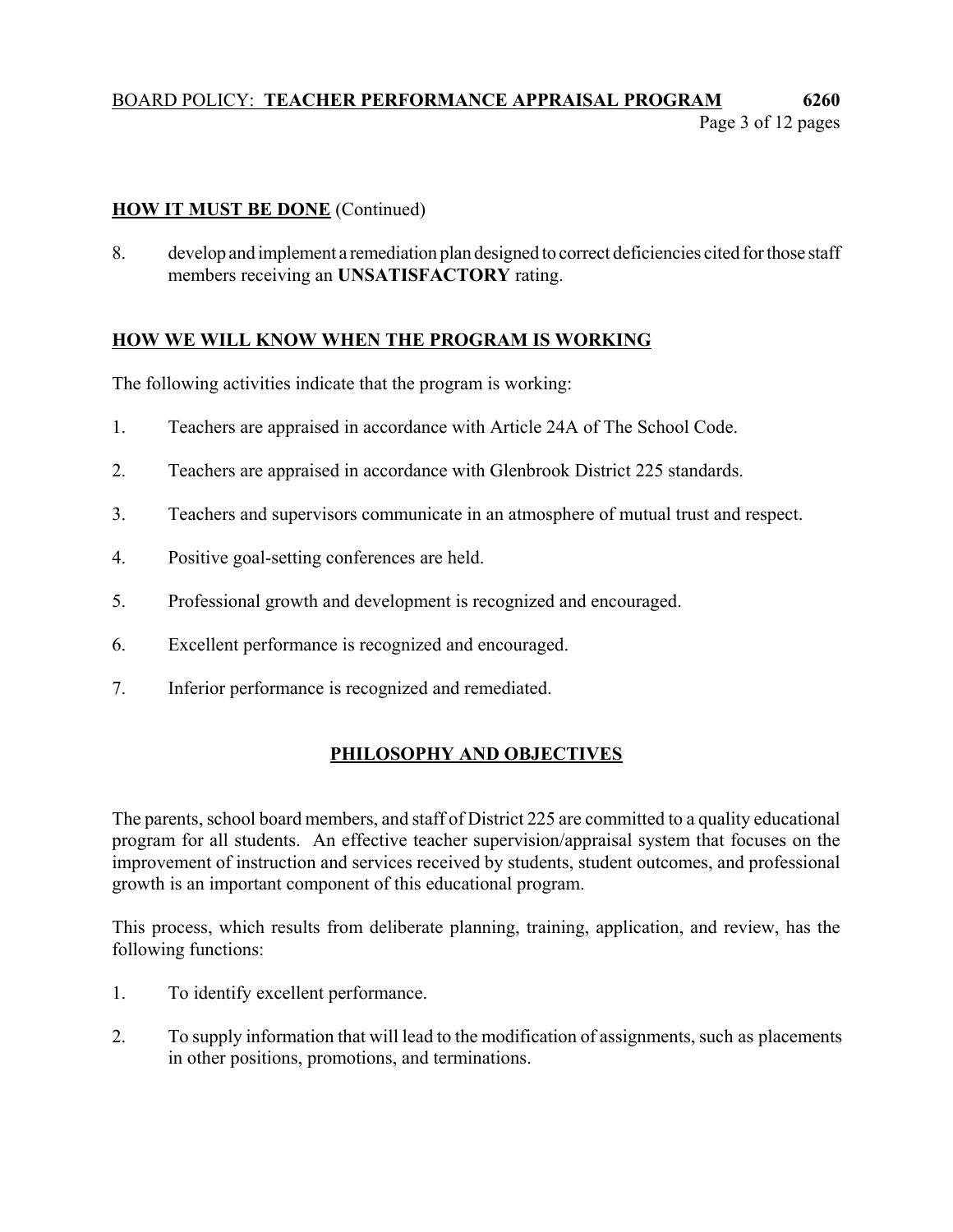### BOARD POLICY: **TEACHER PERFORMANCE APPRAISAL PROGRAM 6260** Page 4 of 12 pages

## **PHILOSOPHY AND OBJECTIVES** (Continued)

- 3. To measure adherence to standards.
- 4. To provide information to plan an individual professional growth plan.
- 5. To improve teaching performance by the identification of teaching systems, teaching environments, or teaching behaviors in need of change.

This process must be continuous and constructive and must take place in an atmosphere of mutual trust and respect. The process is a cooperative effort on the part of supervisor and teacher. It is designed to encourage productive dialogue between teacher and supervisor and to promote professional growth and development. It is not the intention of the district to use this supervision system for the rank ordering of staff.

## **UNDERSTANDING THE PROGRAM**

The Teacher Performance Appraisal Program is designed to insure a quality instructional program provided by the Glenbrook District 225 staff. Its purpose is to focus on

- 1. the establishment of goals by teacher and supervisor.
- 2. the delivery system of instruction, with teacher and supervisor working together to increase teacher effectiveness and student learning.
- 3. the professional growth and development of teachers.

The program requires that all certificated district employees be appraised according to a set timeline.

## **PROGRAM PROCEDURES**

A Teacher Performance Appraisal Program has been developed for non-tenure and tenure teachers.

### **NON-TENURE TEACHERS**

- 1. Supervisor meets with teachers **PRIOR TO THE END OF THE FIRST WEEK OF SCHOOL** to inform them of the teacher appraisal procedures and to provide them with copies of Sections I and II of the Appraisal Form and the Job Expectations of District 225.
- 2. Supervisor observes classes and meets with teacher to explain procedures and criteria. Supervisor completes Section I of the Appraisal Form which lists the goals for the appraisal period. One copy is given to the teacher, one copy is kept by the supervisor, and two copies are sent to the Associate Principal of Instruction.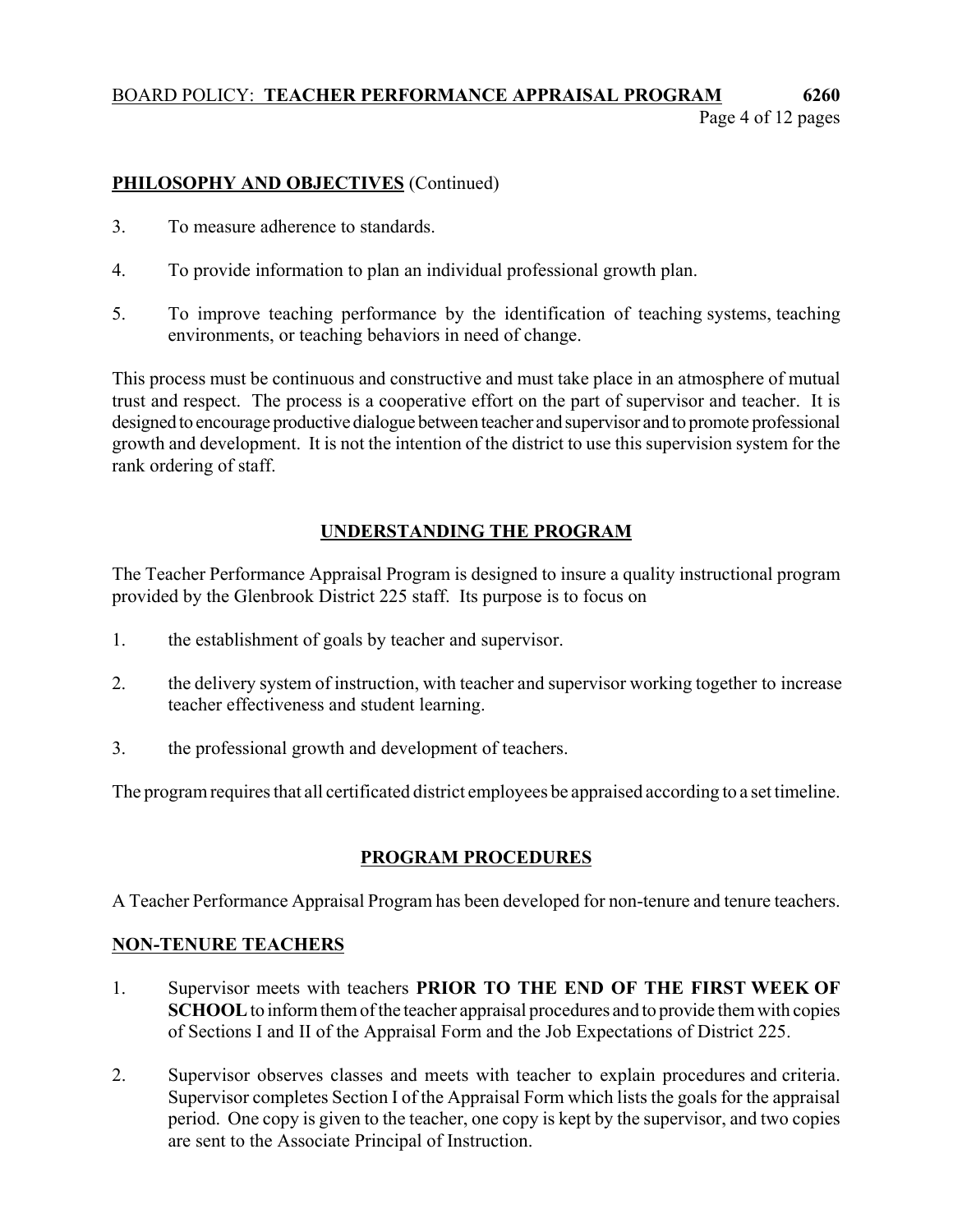## BOARD POLICY: **TEACHER PERFORMANCE APPRAISAL PROGRAM 6260** Page 5 of 12 pages

### **NON-TENURE TEACHERS** (Continued)

### 3. ITEM 2 MUST BE COMPLETED **NOT SOONER THAN TWO WEEKS AFTER THE COMPLETION OF ITEM 1 NOR LATER THAN THE FIFTH WEEK OF THE SCHOOL YEAR**.

- 4. Supervisor observes classes, completes Section II of the Appraisal Form and confers with teacher. The teacher conference will center on progress toward meeting the goals established in Section I of the Appraisal Form and teacher performance based upon the criteria contained in the Teacher Appraisal Working Draft. Ratings of **EXCEEDS** or **DOES NOT MEET DISTRICT 225 STANDARDS** must be accompanied by a narrative citing examples to support the nature of the excellent or unsatisfactory performance. Supervisor and teacher sign Section II of the Appraisal Form. One copy is given to the teacher, one copy is kept by the supervisor, and two copies are submitted to the Associate Principal of Instruction. The teacher's signature shall indicate only that the teacher has seen the document, not necessarily that the teacher agrees with the appraisal.
- 5. ITEM 4 MUST BE COMPLETED **BY THE END OF NOVEMBER**.
- 6. ITEM 4 MUST BE COMPLETED TWICE MORE, **BY THE END OF JANUARY** AND AGAIN **BY THE END OF MARCH**.
- 7. At the discretion of the supervisor, Item 4 can be repeated as often as necessary **BEFORE THE END OF THE SCHOOL YEAR**.
- **NOTE:** During the Appraisal Period, the Instructional Supervisor will maintain a working draft of the final Appraisal Document which may be reviewed at any time.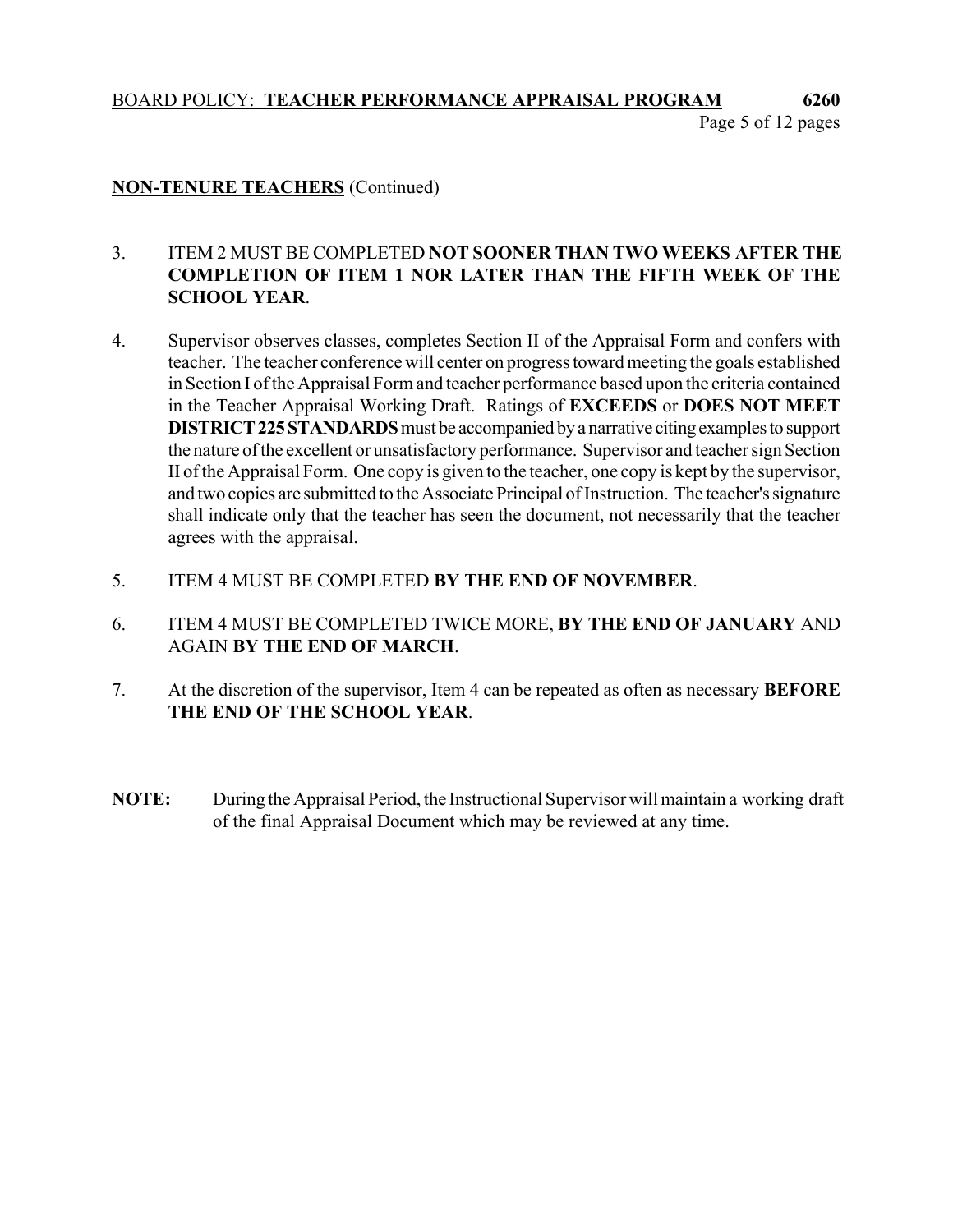# BOARD POLICY: **TEACHER PERFORMANCE APPRAISAL PROGRAM 6260**

Page 6 of 12 pages



**NOTE**: If necessary, additional appraisals may be made with Section II of Appraisal Form completed after each Teacher/Supervisor conference. These forms must be filed **BEFORE THE END OF THE SCHOOL YEAR**.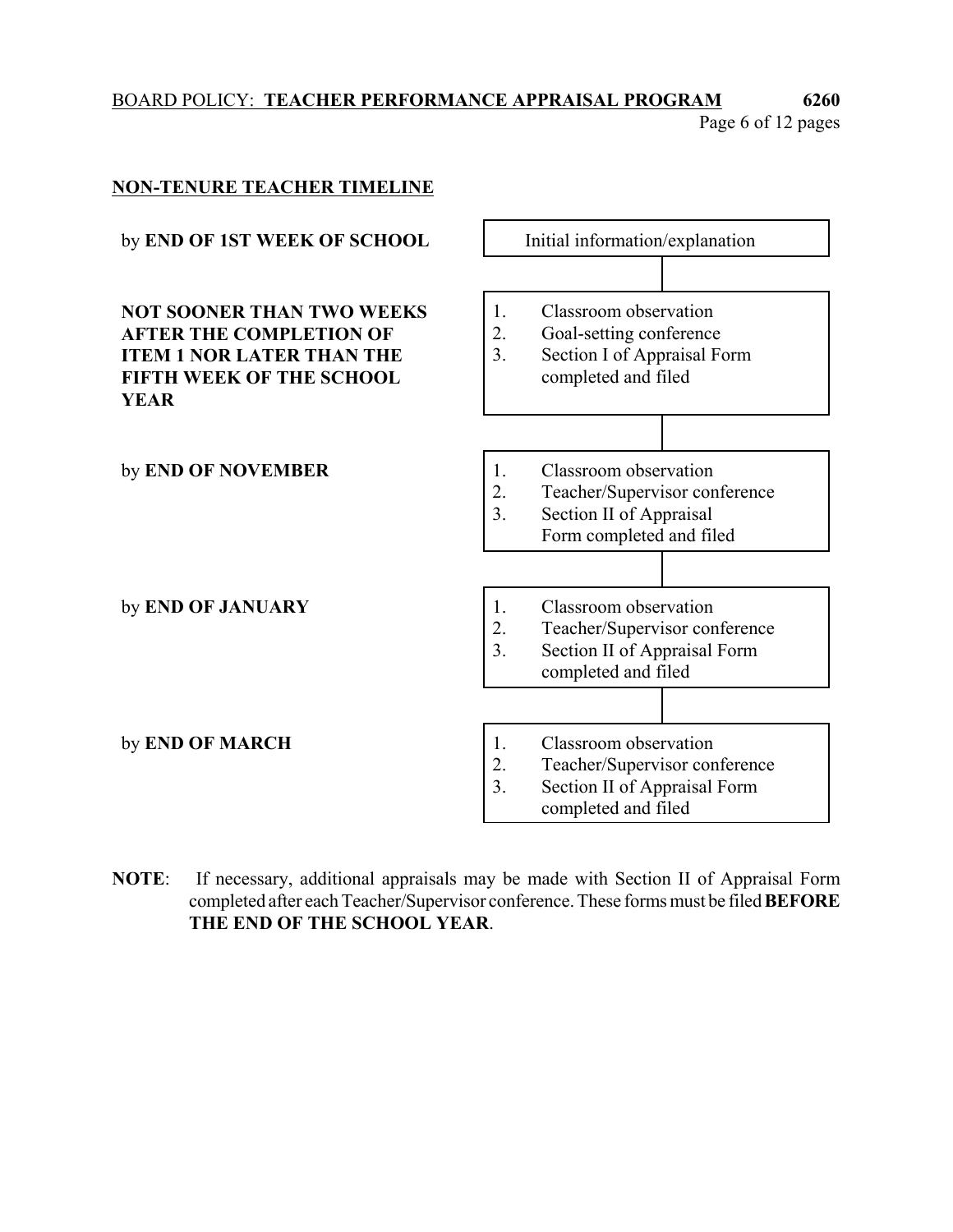## BOARD POLICY: **TEACHER PERFORMANCE APPRAISAL PROGRAM 6260** Page 7 of 12 pages

### **TENURE TEACHERS** (A two-year process)

1. Supervisor meets with teacher to explain the appraisal criteria and to set goals. Supervisor completes Section I of the Appraisal Form which lists the goals for the appraisal period. One copy is given to the teacher, one copy is kept by the supervisor, and two copies are sent to the Associate Principal of Instruction.

### 2. ITEM 1 MUST BE COMPLETED **BY THE END OF OCTOBER OF THE FIRST YEAR OF THE TWO-YEAR PROCESS.**

3. Supervisor meets with teacher to review/update the goals set at the beginning of the previous year.

### 4. ITEM 3 MUST BE COMPLETED **BY THE END OF OCTOBER OF THE SECOND YEAR OF THE TWO-YEAR PROCESS.**

- 5. Supervisor observes classes, completes Section II of the Appraisal Form and confers with teacher. The teacher conference will center on progress toward the goals established in Section I of the Appraisal Form and teacher performance based upon the criteria contained in the Teacher Appraisal Working Draft. Ratings of **EXCEEDS** or **DOES NOT MEET DISTRICT 225 STANDARDS** must be accompanied by a narrative citing examples to support the nature of the excellent or unsatisfactory performance. Supervisor and teacher sign Section II of the Appraisal Form. One copy is given to the teacher, one copy is kept by the supervisor, and two copies are submitted to the Associate Principal of Instruction. The teacher's signature shall indicate only that the teacher has seen the document, not necessarily that the teacher agrees with the appraisal.
- 6. ITEM 5 MUST BE COMPLETED **BY THE END OF THE SCHOOL YEAR OF THE SECOND YEAR OF THE TWO-YEAR PROCESS**. THE OBSERVATION CONDUCTED IN ITEM 5 MUST BE COMPLETED BY THE END OF MAY.

**NOTE:** During the Appraisal Period, the Instructional Supervisor will maintain a working draft of the final Appraisal Document which may be reviewed at any time.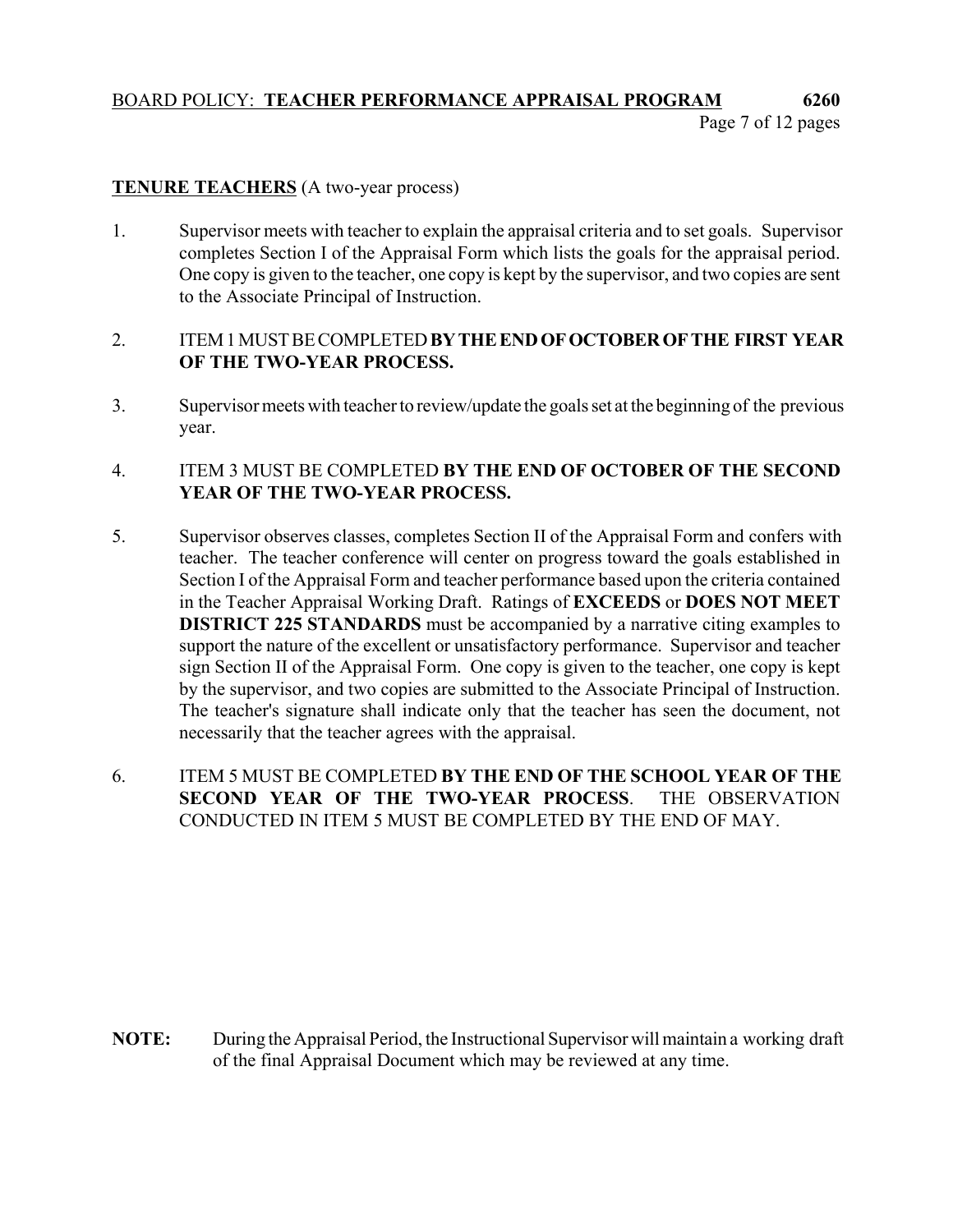## BOARD POLICY: **TEACHER PERFORMANCE APPRAISAL PROGRAM 6260**

Page 8 of 12 pages

### **TENURE TEACHER TIMELINE**



**NOTE:** If necessary, additional classroom observations may be made with Section II of Appraisal Form completed after each Teacher/Supervisor conference. These forms must be filed **BEFORE THE END OF THE SCHOOL YEAR.**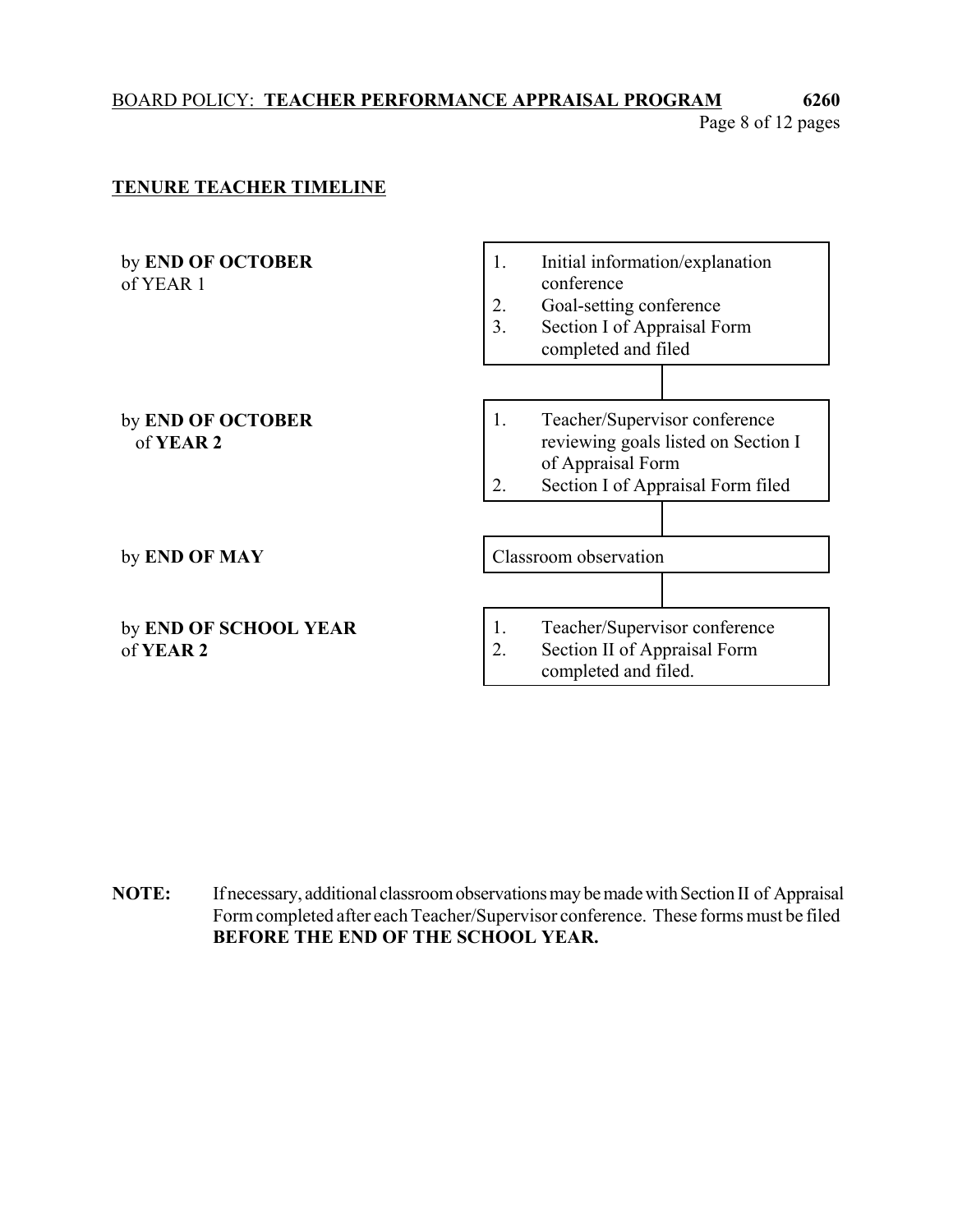## BOARD POLICY: **TEACHER PERFORMANCE APPRAISAL PROGRAM 6260**

## **REMEDIATION PLAN**

- A. Glenbrook District 225 tenured teacher receiving an unsatisfactory appraisal will be provided, within 30 days, with a remediation plan designed to correct the areas identified as unsatisfactory, provided the deficiencies are deemed remediable.
	- 1. The remediation plan will provide for quarterly evaluations to occur during the one year period immediately following the receipt of an unsatisfactory appraisal.
	- 2. The quarterly appraisal will be conducted by a qualified administrator. A qualified administrator shall be an administrator qualified under Section 24A-3 of The School Code.
	- 3. The qualified administrator shall conduct the fourth and final appraisal at the conclusion of the year specified.
	- 4. The remediation plan shall provide reinstatement to a schedule of biennial appraisals for any teacher who successfully completes the one-year remediation plan by receiving a satisfactory or better rating, unless the administration feels more frequent appraisals are needed.
- B. The administration will be the final authority in approving the remediation plan.
- C. The participants in the remediation process shall include but not be limited to the teacher deemed unsatisfactory, a qualified administrator, and a consulting teacher.
- D. The teacher who fails to complete the one-year remediation plan with a satisfactory or better rating shall be dismissed in accordance with Section 24-12 of The School Code.

## **UNSATISFACTORY APPRAISAL PROCEDURES**

- A. The Principal, upon receipt of Section II of the Appraisal Form on which a rating of unsatisfactory has been earned by the teacher, notifies the Director of Personnel to prepare a Notice to Remedy.
- B. The Director of Personnel prepares a Notice to Remedy and presents it to the teacher with a copy to the Board of Education.
- C. Within 30 calendar days after the completion of Section II of the Appraisal Form on which a rating of **UNSATISFACTORY** has been earned, a remediation plan is prepared by the Instructional Supervisor and Principal and presented to the teacher. This plan shall be designed to correct the areas identified as unsatisfactory, provided the deficiencies are deemed remediable. The plan must include:
	- 1. a statement that specifically identifies the deficiency(ies) to be remediated.
	- 2. the objectives for remediating the problem(s).
	- 3. the procedure and/or resources that must be used to remediate the problem(s).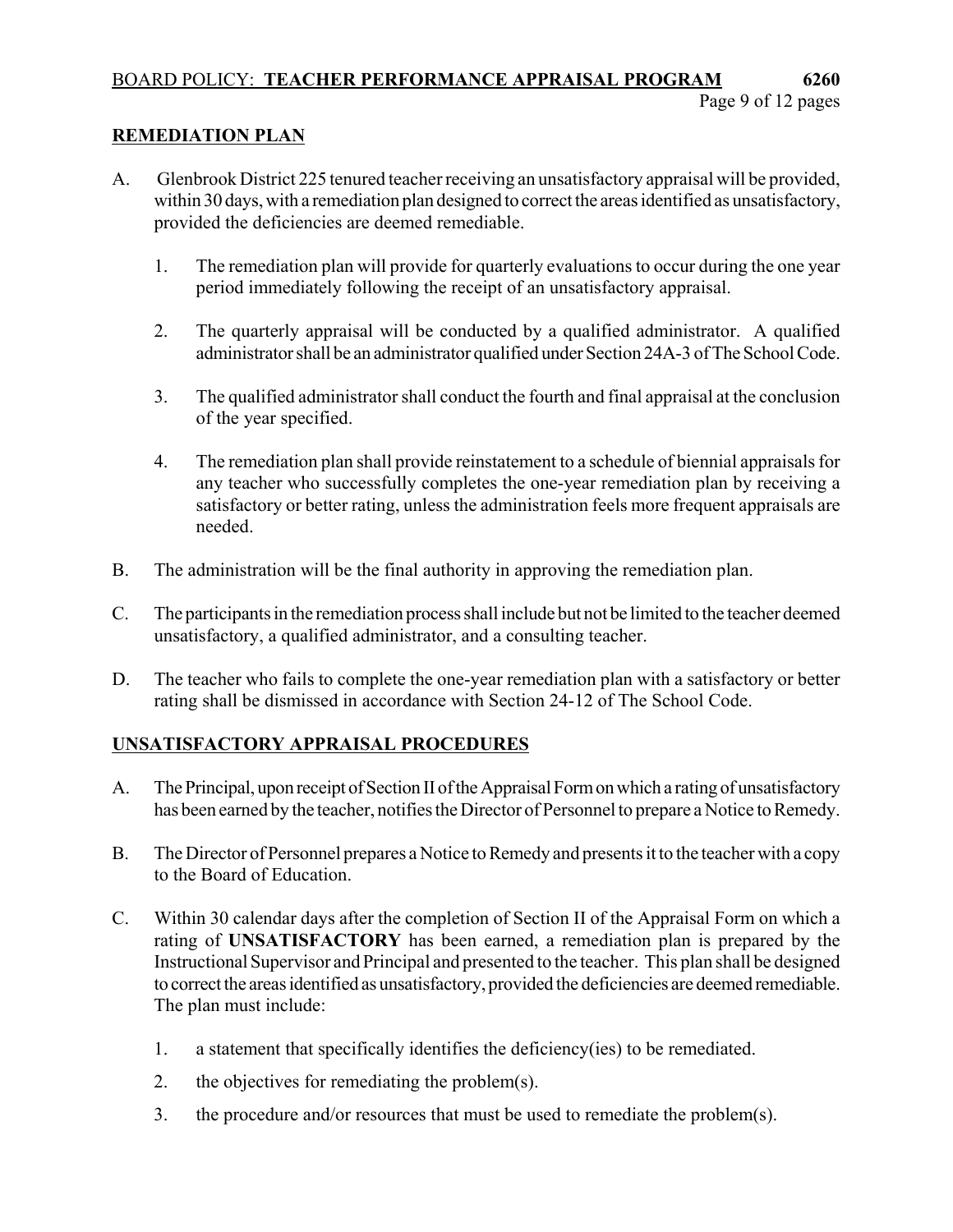### BOARD POLICY: **TEACHER PERFORMANCE APPRAISAL PROGRAM 6260** Page 10 of 12 pages

### UNSATISFACTORY APPRAISAL PROCEDURES (Continued)

- 4. the supervision and appraisal method(s) used to determine the extent to which the problem(s) are remediated.
- 5. the approximate dates by which four (4) quarterly appraisals must be conducted by the designated administrator and three (3) team meetings must be held.
	- a. When a quarterly appraisal schedule requires an appraisal after the close of the school year, but on or before July 15, such appraisal shall be scheduled to occur no later than two (2) weeks prior to the close of the current school year.
	- b. When a quarterly appraisal schedule requires an appraisal after the close of the school year, and after July 15, such appraisal shall be scheduled to occur no later than two (2) weeks after students' attendance commences in the following school year.
	- c. Failure to strictly comply with the timelines for the required quarterly appraisals because of events such as summer months, illness, or certain leaves granted teachers under remediation plan shall not invalidate the results of the remediation plan.
- D. A Remediation Team is formed which includes the teacher deemed unsatisfactory, a qualified administrator, and a consulting teacher. Appointees may also include other personnel to assist in correcting the areas identified as unsatisfactory.
- E. The remediation plan is implemented.
	- 1. The first quarterly appraisal is completed by the qualified administrator and a meeting is held with the teacher to discuss the appraisal.
	- 2. The second quarterly appraisal is completed by the qualified administrator and a meeting is held with the teacher to discuss the appraisal.
	- 3. The third quarterly appraisal is completed by the qualified administrator and a meeting is held with the teacher to discuss the appraisal.
	- 4. Near the end of the remediation period, one calendar year after the remediation plan is implemented, the fourth quarterly appraisal is completed. The designated administrator then meets with the teacher to
		- a. reinstate him/her to the regular appraisal cycle if he/she has received a satisfactory or better rating on the remediation plan.
		- b. initiate preparations for dismissal if he/she has received an unsatisfactory rating on the remediation plan.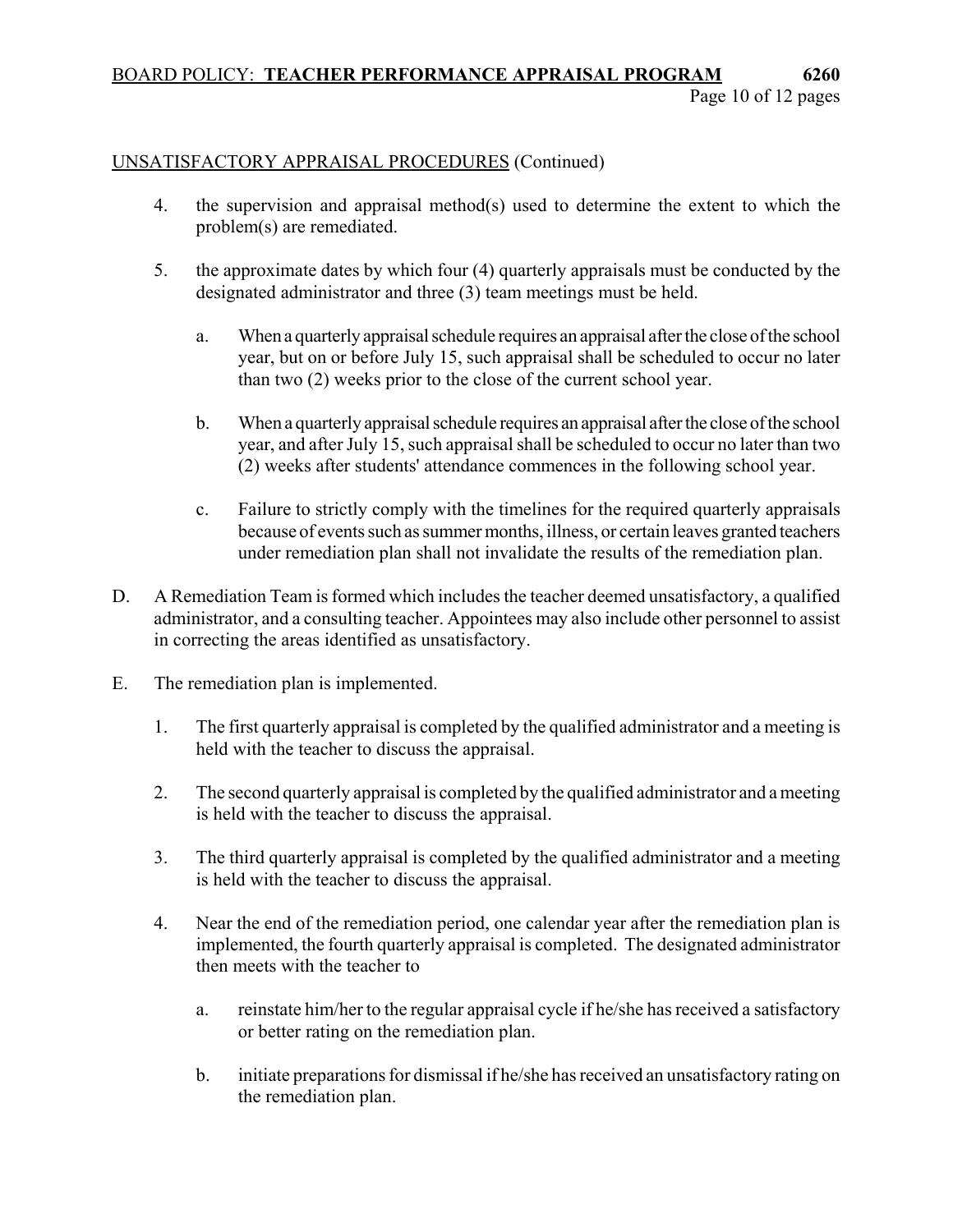### BOARD POLICY: **TEACHER PERFORMANCE APPRAISAL PROGRAM 6260** Page 11 of 12 pages

## **CONSULTING TEACHER**

The role of the consulting teacher shall be that of a helping teacher to the teacher under remediation. The consulting teacher shall provide advice to the teacher rated as unsatisfactory on how to improve teaching skills and comply with the remediation plan. The participation of the consulting teacher shall be voluntary.

The qualified consulting teacher shall be one who has received a rating of excellent on his/her most recent evaluation, has a minimum of five years experience in teaching, and has knowledge relevant to the assignment of the teacher under remediation. The consulting teacher, if chosen from the current Glenbrook staff, shall not be assigned to a "6th assignment" as part of the teacher's normal teaching duties and reasonable efforts shall be made to schedule the consulting teacher so that the teacher can observe or meet with the teacher under remediation. The Board shall ask the Association to supply a roster of qualified teachers. If the Association chooses to supply a roster, the roster must contain the names of at least five qualified teachers from whom the consulting teacher shall be selected by the Board.

If the consulting teacher becomes unavailable during the course of a remediation plan, the new consulting teacher shall be selected with the same qualifications and stipulations as the initial consulting teacher. The remediation plan shall be amended as necessary upon consultation with the new consulting teacher.

The consulting teacher shall not participate in any of the required quarterly appraisals, nor be engaged to appraise the performance of the teacher under remediation. The consulting teacher will not be used by either party in any dismissal hearing or other legal proceedings. The Board of Education will hold harmless all consulting teachers from any legal liability arising from the performance of their responsibilities as consulting teachers.

The consulting teacher shall be informed, through three quarterly conferences with the qualified administrator and the teacher under remediation, of the results of the first three quarterly appraisals in order to continue to provide assistance to the teacher being remediated.

The consulting teacher shall be provided appropriate resources in order to perform his/her role as a consulting teacher.